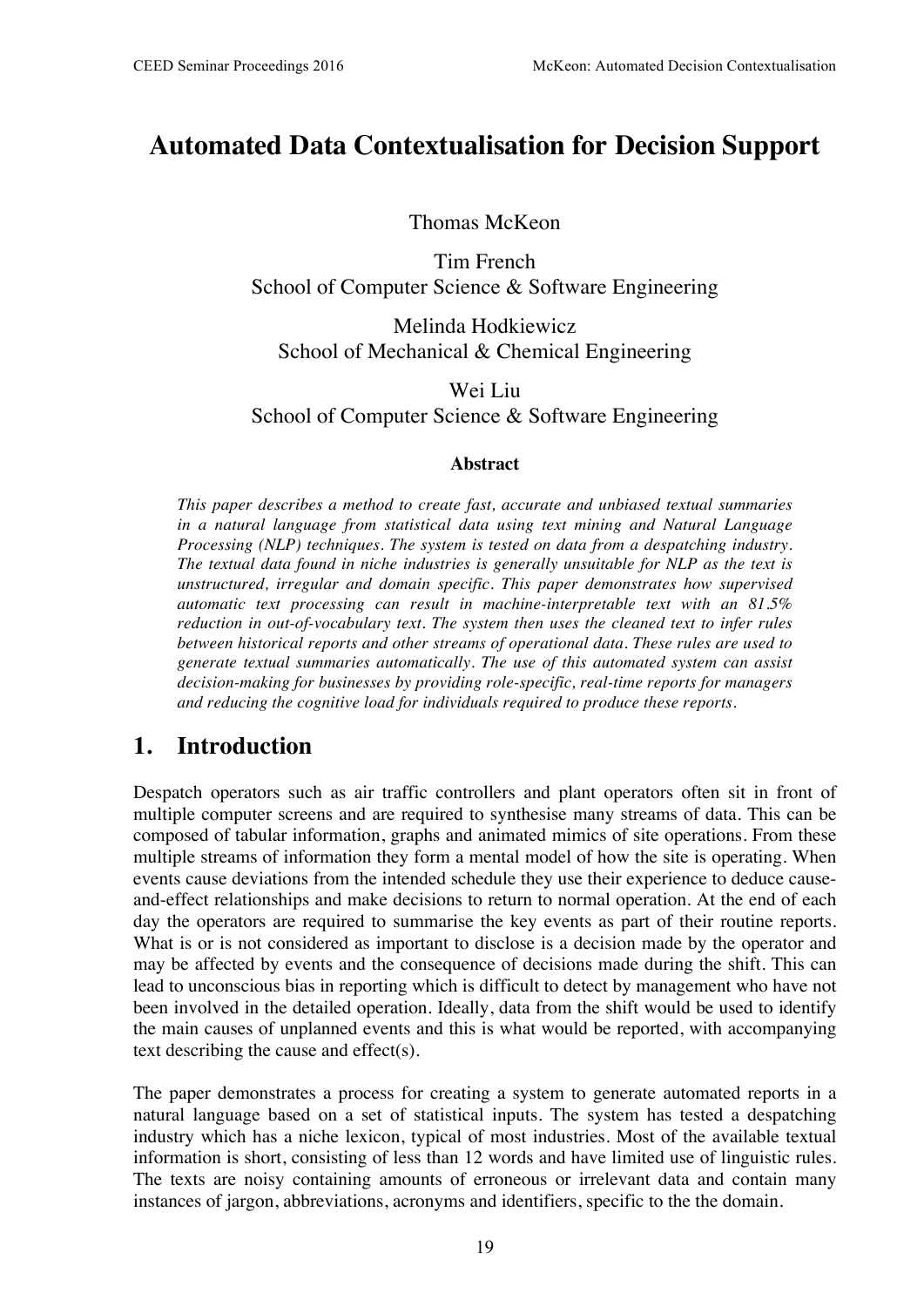## **2. System Architecture and Components**

Figure 1 depicts the system architecture, and is comprised of three main modules: Text Processing, Template Generation and Language Generation. There is no well known framework for an automated report generation system due to the adaptations required for different applications and the limited textual information available for niche industries. However, there are existing methodologies that have been used to perform typical text processing techniques and Information Extraction (IE), further explained in Sections 2.1, 2.2 and 2.3.



**Figure 1 The system flow including the architecture for the Text Processing, Template Generation and Language Generation Modules**

## **2.1 Text Processing Module (1)**

Company textual data, such as text found in shift reports is generally short and often does not conform to rules of spelling, grammar and punctuation. Text normalization is commonly seen as cumbersome and the system demands high accuracy for acceptable use of data in later applications. The text processing module has two applications: for pre-processing on the unclean, unstructured text transforming it into a clean machine-interpretable form for use in automated Natural Language Processing (NLP) tasks; and as a method for extracting domain specific vocabulary, based on the work by Pennell & Liu (2014), Li & Liu (2015) and Sproat et al. (2001). The text processing module extracts tags each word with a Part-of-Speech (POS) tag and is a critical part of this NLP system. POS tagging is the process of wordcategory disambiguation, assigning a label to each token, such as 'ADJ' for an adjective or 'NUM' for a cardinal number. The tags are an extension of the universal tagset developed by Petrov et al. (2011) as demonstrated in Figure 2a in Section 3.1. Evaluation of accuracy is determined by comparing automated annotated to manually annotated data.

## **2.2 Template Generation Module (2)**

Syntactic templates, similar to those used by Theune et al. (2001) are created through analyzing the patterns of tokens, the ordering of POS tags and the linkages between operational parameters such as event types and instances of equipment (Table 2a). This results in tree-like syntactic structures which each have associated metadata based on frequency pattern mining.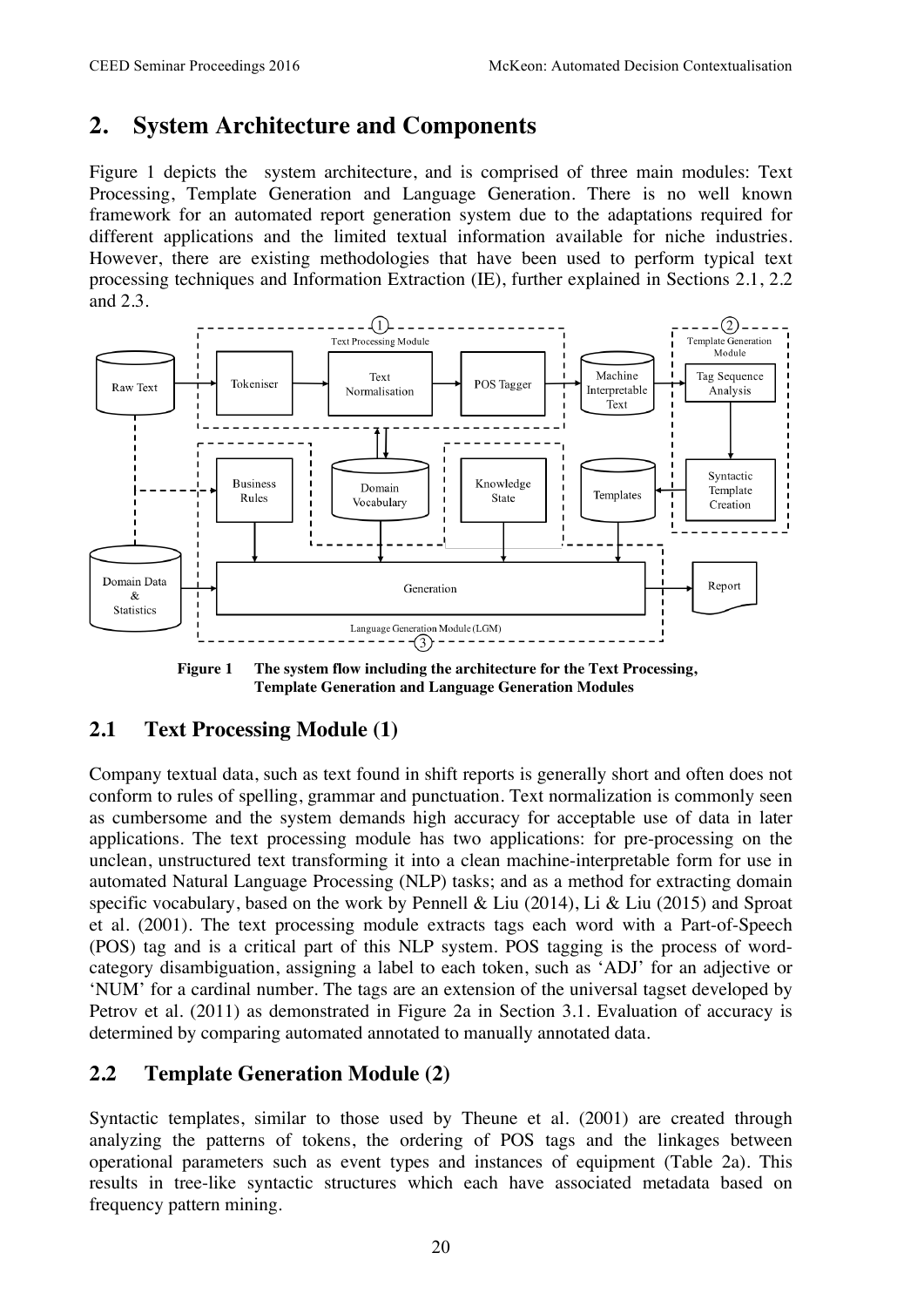## **2.3 Language Generation Module (3)**

Language generation is used to produce a natural language text expressing the system's input data. The input data comprises of a number of simple statistics and known instances (e.g. 'Car1'). The Language Generation Module (LGM) performs tasks including: content determination to decide what information should be expressed; discourse planning to determine which template to select given the current knowledge state; and sentence aggregation and lexicalization to ensure that the right words are selected and are used in the correct order to make linguistic sense. The Knowledge State selects a template given the domain data (topic) and if its conditions evaluate to true, given the input data (Figure 3a). Initially all input fields are labelled as 'unknown'. As fields are filled iteratively, where the search space of possible slot fillers for a given gap are reduced, given the previously chosen inputs in accordance with business and language structure rules. For example, specific equipment combinations can never exist in the same phrase or certain actions can only be performed on specific types of equipment.



**and satifies the conditions of the current Knowledge State (b) Example of how a syntactic template is filled during the generation of the sentence:** *Car1 motor failed 3.5 hours*

# **3. Results and Discussion**

## **3.1 Text Processing Module (1)**

Short messages, especially those contained to a maximum length and those within a niche domain contain deviations from the standard English language. The unclean text considerably hampers the accuracy of the subsequent modules within the system due to the large amount of out-of-vocabulary (OOV) words which can be incorrectly interpreted. Effort has been made to detect and correct errors as the amount of noise in the data puts an upper limit on the accuracy of the system.

The text is broken up into whitespace-separated tokens. Initially, tokens are marked as OOV using simple dictionary criterion, i.e. if the token is not in the standard English dictionary it is marked as OOV. This results in the raw text corpus with 31.9% OOV after tokenisation. The highest sources of OOV tokens were found to be due to: spelling mistakes; incorrect variations of abbreviations, identifiers, acronyms and entity names; and missing spaces causing incorrect word segmentation. Each of the Text Normalisation subtasks conducts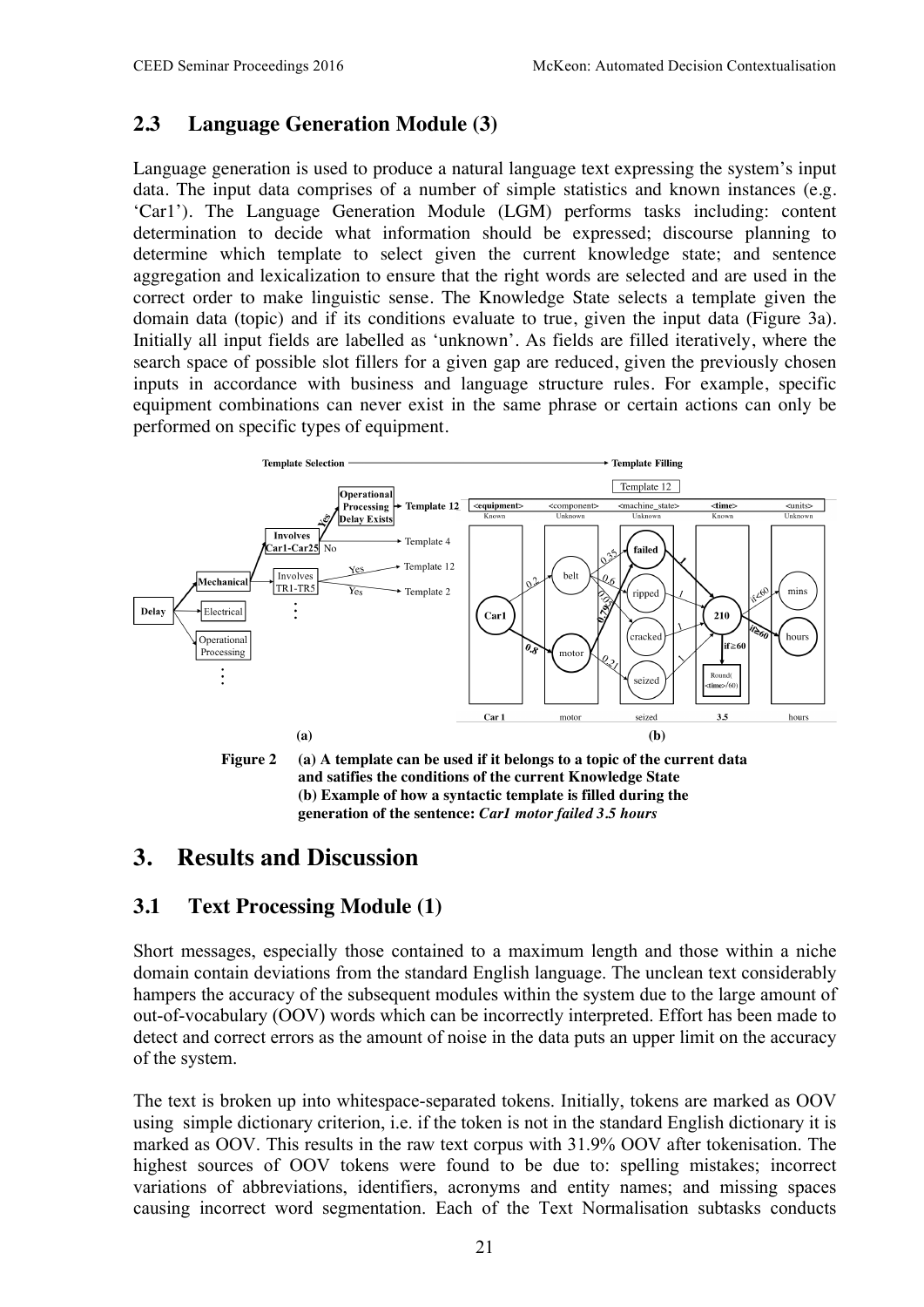'cleaning' of OOV words and each of the noises fall into the categories listed in Table 1. The table also shows the reduction in percentage OOV after each operation is performed and demonstrates the effect of each subtask on a given sentence.

| Level    | Task                               | $\frac{0}{0}$<br>OOV |
|----------|------------------------------------|----------------------|
| Word     | Case Normalisation                 | 31.9                 |
|          | <b>Token Segmentation</b>          | 28.6                 |
|          | <b>Punctuation mark Correction</b> | 28.2                 |
|          | Misspelled word correction         | 16.1                 |
| Sentence | Case restoration                   | 16.1                 |
|          | Remove select punctuation          | 12.4                 |
|          | Extra space deletion               | 5.9                  |

| 145B                        | 00V  | <b>Original Text:</b> 'Today RW2& rw% blckd due 2 dmgd plane (12hr).' |
|-----------------------------|------|-----------------------------------------------------------------------|
| Case Normalisation          | 31.9 | 'today rw2& rw% blckd due 2 dmgd plane (12hr).'                       |
| <b>Token Segmentation</b>   | 28.6 | 'today rw2 & rw% blckd due 2 dmgd plane (12hr).'                      |
| Punctuation mark Correction | 28.2 | 'today rw2 and rw5 blckd due 2 dmgd plane for 12hr).'                 |
| Misspelled word correction  | 16.1 | 'today RW2 and RW5 blocked due to damaged plane for 12 hrs ).'        |
| Case restoration            | 16.1 | 'Today RW2 and RW5 blocked due to damaged plane for 12 hrs.           |
| Remove select punctuation   | 12.4 | 'Today RW2 and RW5 blocked due to damaged plane for 12 hrs .'         |
| Extra space deletion        | 5.9  | 'Today RW2 and RW5 blocked due to damaged plane for 12 hrs.           |

**Clean Text:** 'Today RW2 and RW5 blocked due to damaged plane for 12 hrs.'

#### **Table 1 Text Normalisation Subtasks and corresponding (highlighted) effects on an example text from the original text resulting in clean text.**

The output from the Normalisation process reduces the OOV text by 81.5% from the original 31.9%. The majority of the remaining 5.9% OOV text is due to inadequate correction of abbreviations since many are not captured during Named Entity Recognition (NER), creating an incomplete dictionary. Abbreviations are not easily extracted and recognized using a set of rules due to the uncommon variations and limited historical usage, such as for the term 'change out' having in-text representations including {'C/Out', 'C/O', 'Chg/Out', 'C.out', 'COut'}. Since the Domain Vocabulary (explained in Section 3.1.1) is insufficient the Text Normalisation process cannot remove all OOV words. The rest of the noisy entities, acronyms and asset identifiers can be cleaned by replacing all OOV words with the standardised form using a set of rules and a lookup table, explained further in Section 3.1.1. The Aspell spelling correction algorithm corrects all other OOV words.

POS-tagging specifies the semantic class of each word using the extended universal POS-tags An example of POS tagging is shown in Table 2a, using an adapted version of the Stanford Tagger (Toutanova & Manning, 2000).

| <b>Sentence:</b> Carl |     | motor        | failed | hours    |
|-----------------------|-----|--------------|--------|----------|
| Universal:            | ID. | <b>NOLIN</b> | ADI    | NUM NOUN |

**Table 2 Example English sentence and corresponding POS tags**

### **3.1.1 Domain Vocabulary**

The domain vocabulary is formed in parallel to the Text Normalisation process and is also used within the subtasks listed in Table 1. The vocabulary is composed of four libraries: an Asset ID List, a Noun List, an Abbreviation List and an Acronym List. These are formed using a set of regular expression rules (Figure 3) and once complete, used to convert all identified tokens in the raw corpus to the *standard* forms. For example, each library contains a standard form such as 'C1' and its multiple variants, 'Car 1' or 'car1' or 'C!'. The standard form is chosen based on the most frequent instance in the corpus. However, the expanded form such as 'Car 1' is usually manually assigned. The vocabulary contains 345 Asset IDs, 41 Acronyms and 736 Nouns, each having a set of variants.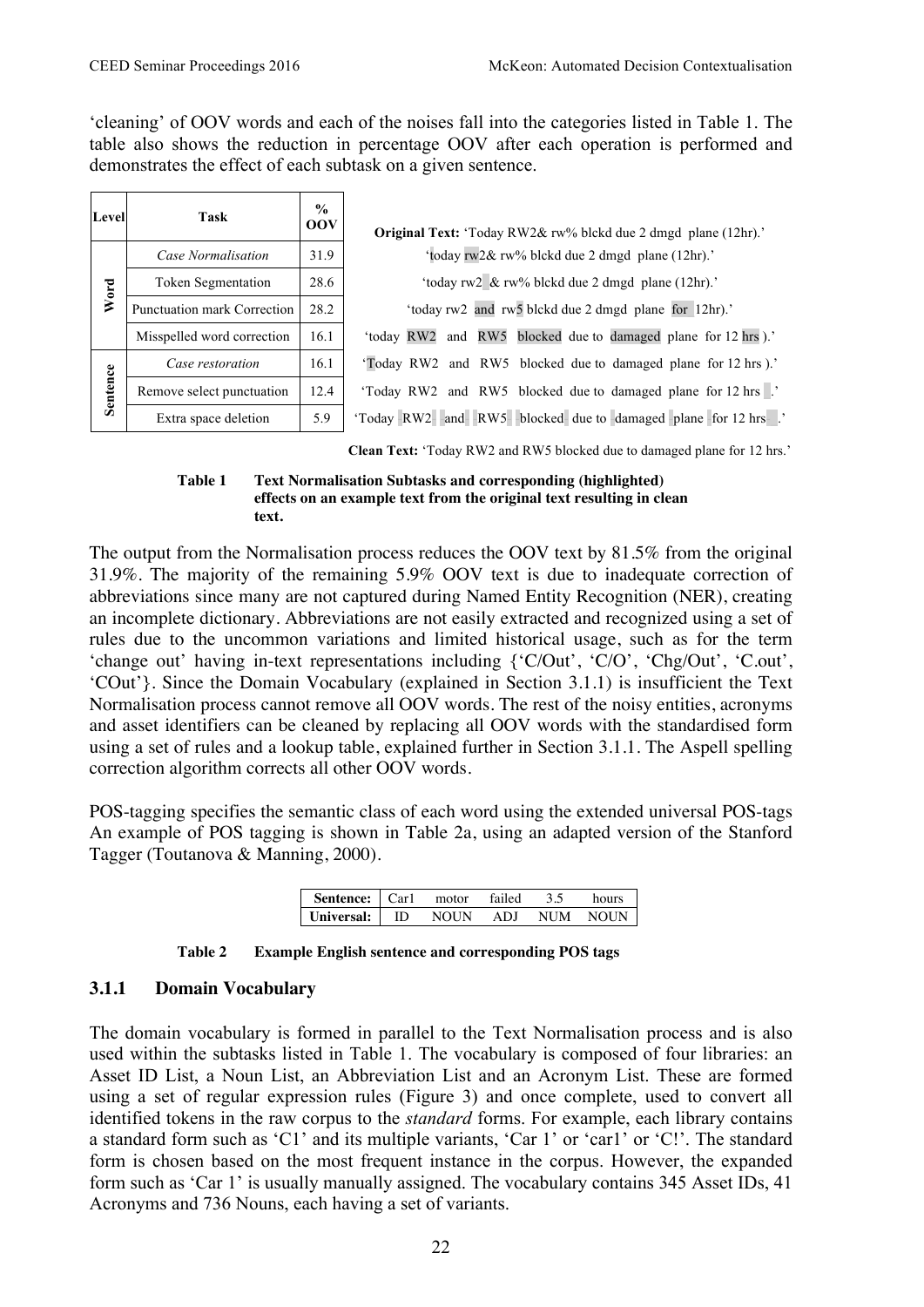

**Figure 3 Example of extracting typical acronyms using a regular expression** where *D* is the concatenated list of all known nouns.

#### **3.2 Template Generation Module (2)**

The syntactic templates  $\psi = \langle S|E|C|T\rangle$  are inferred by common sequences of semantic classes of the words found within the corpus. These parsed sentences form tree-like structures as seen in Figure 4a, where S is the syntax tree, E is a set of linked data to be substituted into the input fields in S, C is the conditions of applicability of the elements in E given the Knowledge State T. The templates are assigned metadata comprising of a list of associated popular event types (e.g. Unscheduled Electrical) based on historical frequency of occurrence and other information such as the total set of equipment types that have ever existed in a given sequence. Template generation is an ongoing procedure and will be made fully automatic from the manual process that is used currently. The templates have a sentence structure akin to the Attempto Control English (ACE) framework, however this controlled natural language is too restricted for the language use in the domain and must be modified for use.



**Figure 4** (a) Sample syntactic template  $\psi$  (b) Aligning text and data

#### **3.3 Language Generation Module (3)**

The automatic generation of reports requires adequate statistical information to determine the Knowledge State and ensure an appropriate template is chosen to satisfactorily describe the situation. The linking of the templates and the statistics (Figure 4b) is manually determined and the template filling is done semi-automatically. Input fields that are unknown in the chosen template are inferred by determining the likelihood of a word occurring given that a word has been selected either before, after, or before and after the current field using Bayes' Theorem. The process for language generation will be made fully automatic as part of the project.